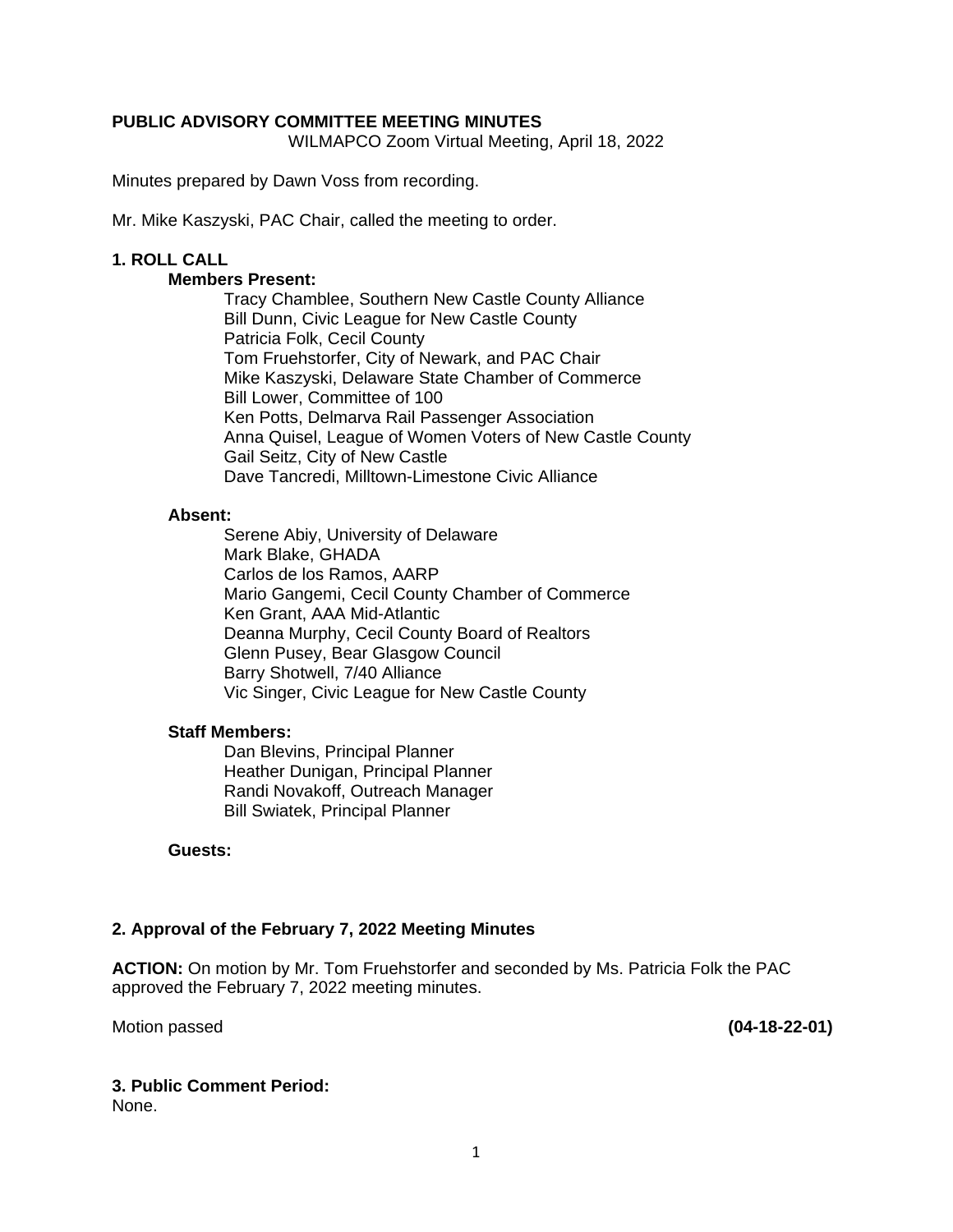# **4. Executive Director's Report:**

Ms. Heather Dunigan shared the following public outreach information:

- The Council met on March 10th. Council voted to approve a TIP amendment to correct the construction funding for the Route 72 project from McCoy Road to SR 71 and the release of the Draft TIP for public comment. Council endorsed the Regional Progress Report, which can be found on the WILMAPCO website. Mr. Mike Kaszyski asked if the Route 72 project included the utility relocation that was completed. Ms. Dunigan said that it did, include utility work, but that phase is finished so the construction will begin.
- WILMAPCO partnered with the City of Wilmington, DelDOT, and DTC to apply for a RAISE grant for the 12<sup>th</sup> Street connector. The April 14<sup>th</sup> deadline was met.
- The Union Street Reconfiguration project advisory committee met for the third time on February  $28<sup>th</sup>$ . A public workshop was held on March  $16<sup>th</sup>$  with about sixty attendees. The draft report is available on the website for public comment.
- The second I-95 Cap Feasibility Study advisory committee meeting was on March  $8<sup>th</sup>$ . Initial ideas were presented. An in-person public workshop will be held April 19<sup>th</sup> at Lewis Elementary School. Mr. Bill Dunn asked if the I-95 Workshop and the Old Capitol Trail Meeting were both tomorrow. Ms. Dunigan said DelDOT had a workshop for Old Capitol Trail and an update for I-95. As they are not WILMAPCO meetings, they can be found on the DelDOT website.
- The first Newport Transportation Study Monitoring Committee meeting was March  $2^{nd}$ .
- The second Concord Pike Master Plan Monitoring Committee meeting will be May 11<sup>th</sup>.
- The Port Circulation Study had a public workshop on March 23rd.
- Staff will attend the DelDOT Marshallton Workshop on April 19th.
- WILMAPCO is partnering with Open Streets Wilmington. There will be a series of events through the summer. The first one will be April 23<sup>rd</sup> on Market Street in conjunction with Wilmington Earth Day and the Air Quality Partnership.
- A public workshop for the  $4<sup>th</sup>$  Street Project will be on May  $3<sup>rd</sup>$ .
- Downes Elementary School will have a Bike to School Day on May 4th and WILMAPCO is partnering with the City of Newark on a Bike to Work Day on May 20<sup>th</sup>.
- Staff will be presenting the Transportation Justice Plan to the University of Delaware Academy of Lifelong Learning on April 19<sup>th</sup>.
- The Route 9 Monitoring Committee will meet on April 21<sup>st</sup>.
- Staff presented the Transportation Justice Plan to the Delaware Chapter of Women Leading Government Conference on March 16<sup>th</sup>.
- $\bullet$  A TIP public workshop was held on April 6<sup>th</sup>.
- Staff participated in Newark's Planning Charrette from March 21<sup>st</sup> to 25<sup>th</sup>.
- WILMAPCO partnered with DelDOT for their public workshop for the Augustine Cut Off Project on March 2nd.
- Staff attended the Cecil County Strategic Highway Safety Plan Executive Committee meeting on April 6<sup>th</sup>.
- Staff will attend the North East Comprehensive Plan Kick Off Meeting for the transportation section on April 19<sup>th</sup>.

Mr. Dunn asked what time the I-95 workshop at Lewis will begin. Ms. Dunigan said it is at 6:00 p.m. at Lewis Elementary School. Mr. Dunn said there is one from 4:00-7:00 at DelCastle. He asked if WILMAPCO is participating. Mr. Swiatek said he would be at the Marshallton workshop.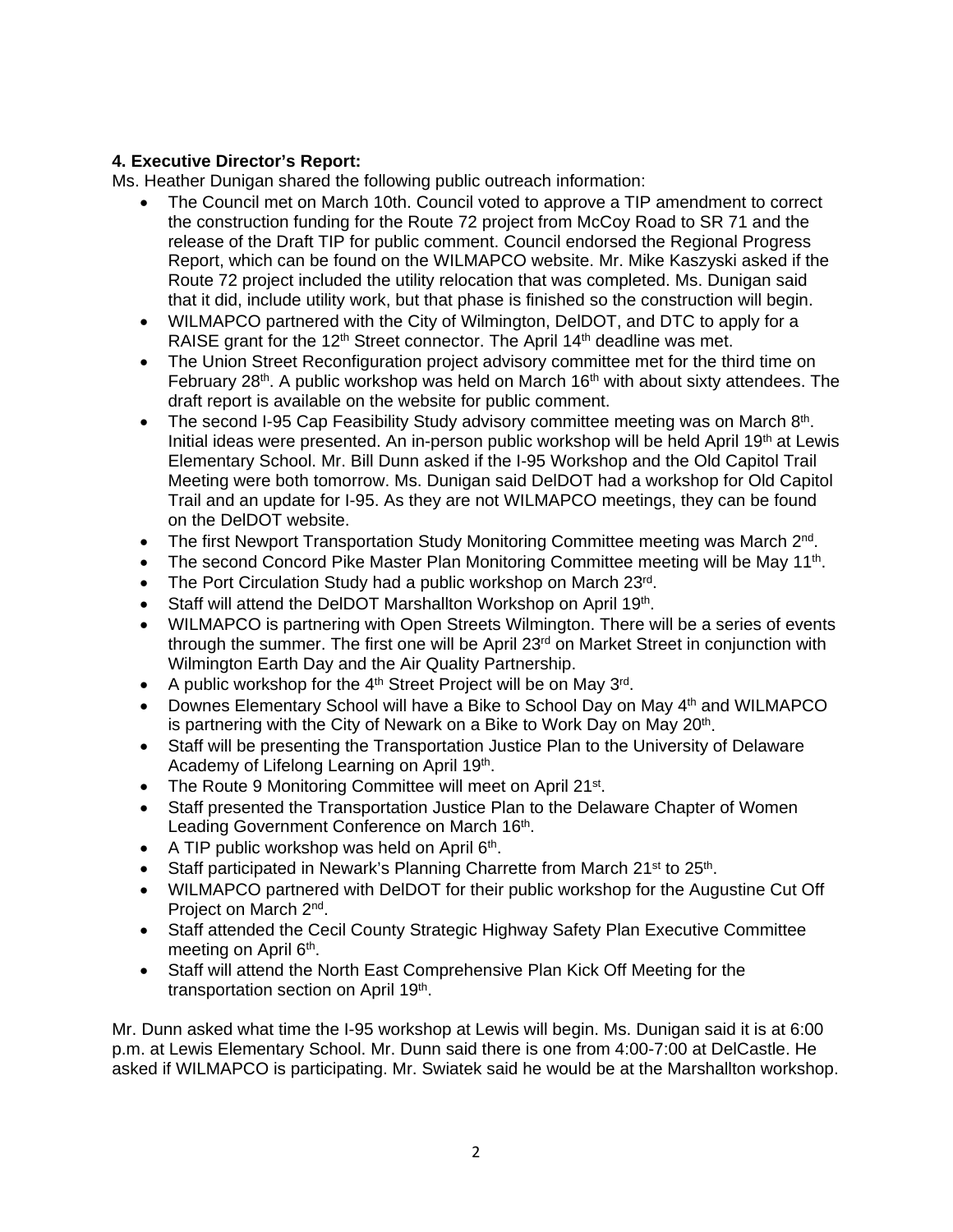Mr. Mike Kaszyski asked about the Augustine Cutoff Project. Ms. Dunigan said that project came out of the New Castle County Bicycle Plan and the Wilmington Bicycle Plan. DelDOT is doing public outreach. They did a feasibility study for a bikeway along there. Now, that is concluding with public outreach. Mr. Dunn asked if it calls for the rebuilding of the bridge. Ms. Dunigan said the hope is to fit something into the existing bridge.

Mr. Ken Potts asked what if anything has been developed on the  $12<sup>th</sup>$  Street Connector. Ms. Dunigan said a copy of the study that was done by WILMAPCO with the City of Wilmington and DelDOT is on the WILMAPCO website. It has a series of bicycle and pedestrian plans and connections, and roadway improvements geared toward economic development and connectivity to that area.

#### **ACTION ITEMS:**

## **5. Public Outreach Portion of the Draft FY 2023 Unified Planning Work Program**

Ms. Randi Novakoff said the Unified Planning Work Program (UPWP) outlines the tasks the staff will undertake in the upcoming fiscal year. PAC members are encouraged to review the document on the WILMAPCO website and share their comments through May 3<sup>rd</sup>. The Outreach section begins with the description of the intended audience. The goal is to reach as many people in the general public as possible, using a wide variety of methods, including workshops, conferences, seminars, and events. We also target outreach to different audiences, and the method of outreach is based on who we are trying to reach. Staff has identified the Transportation Justice communities who are most adversely impacted by transportation decisions and outlined extra measures to reach this audience.

One strategy is developing public information documents that summarize the work we do in easily understood ways, minimizing jargon and acronyms to make it easy for the public to understand. Success stories and real-work examples are highlighted to show where the public has made a difference. About ten thousand people are on the list to receive the monthly enewsletter and/or the quarterly newsletter, and we are always working to grow these lists. The quarterly newsletter was transitioned from print to digital, but printed copies are mailed upon request.

Staff are available to attend civic groups or other organization's meetings and present about current work. Videos were developed for outreach use. Last year, five videos were created to explain who WILMAPCO is and some of our processes. Staff is working with Safe Kids Delaware to create pedestrian and bicycle safety videos to share with schools in the county.

The website houses all of WILMAPCO's studies and documents including the TIP, the RTP, the Public Participation Plan, and the UPWP. Information about meetings can also be found on the website. Staff keep it up to date and it is a good source of information for people.

Staff do pedestrian and bicycle safety education for school children through a number of different means including work with Safe Kids Delaware, which is a statewide group consisting of about thirty organizations working to increase safety for kids. The Safe Routes to School Program works to improve infrastructure in the immediate vicinity of schools and develop education strategies in the schools. We support the Newark Bike Project and the Urban Bike Project, which educate youth on bicycle safety, riding skills, maintenance, and repair.

Staff coordinate with other agencies to leverage what they are doing and cross promote WILMAPCO events with them to expand our reach as much as possible.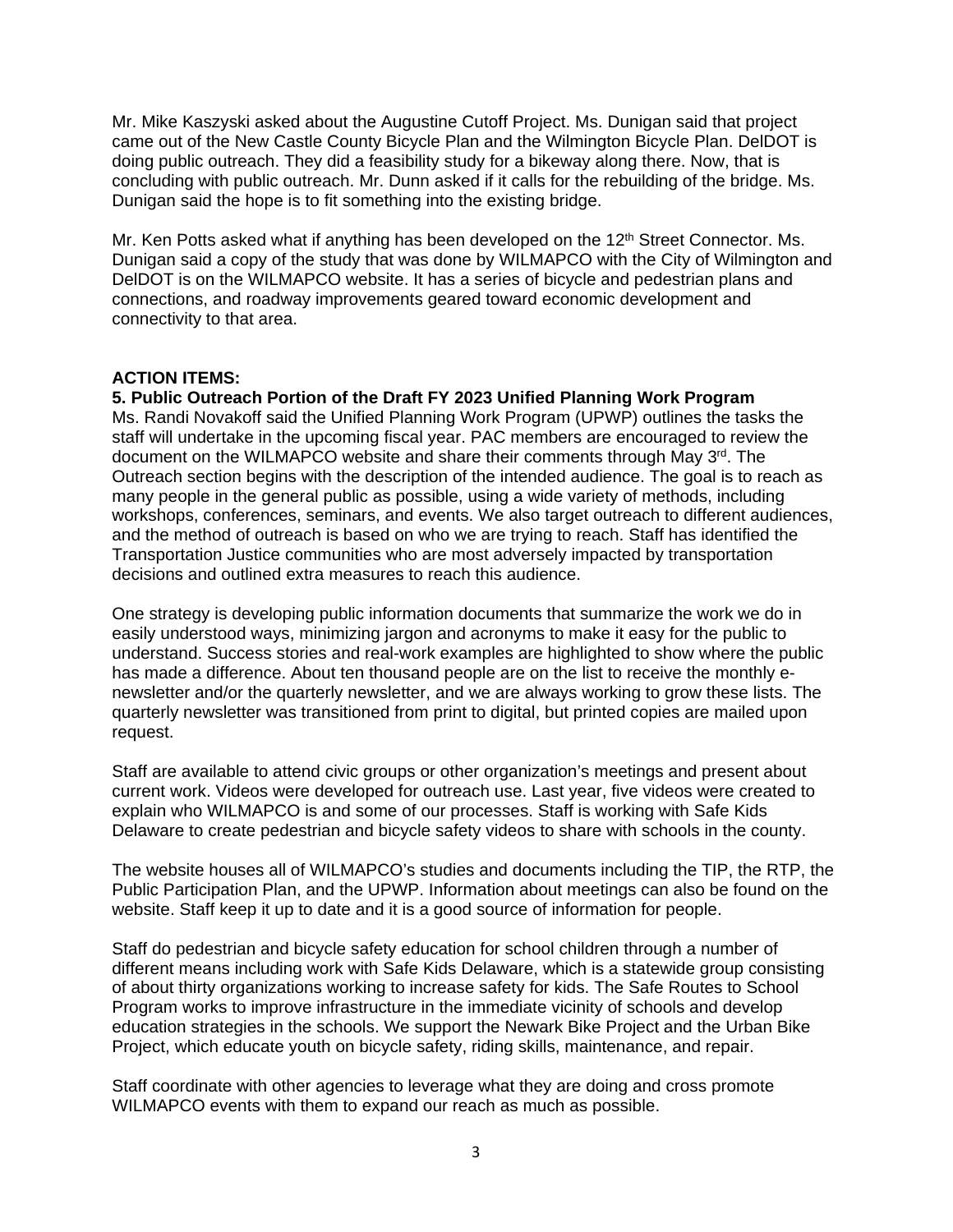Air quality outreach is done primarily through the Air Quality Partnership of Delaware, which is a statewide partnership of public and private organizations and individuals who educate Delawareans about simple strategies to improve air quality like walking and riding a bike. We help coordinate the Wilmington Earth Day events. WILMAPCO's mascot, Tropo, will be attending that event. Staff are currently working on converting Tropo's assembly program into a video that can be more easily shared amongst the schools.

For Transportation Justice outreach, strategies are developed in partnership with the community to ensure that outreach methods that work best for each community are used. When possible, people are compensated for their time to attend meetings or to conduct surveys.

Social media is an important tool for reaching out. Areas can be targeted with advertising down to the mile within a project area. Social media events are easily shared and go into people's calendars as a reminder. WILMAPCO is on many of the social media channels so members are encouraged to share and like our content.

Mr. Dunn asked if WILMAPCO tried to get independent funding for air quality study work and how much WILMAPCO participated in the funding the Route 9 Corridor is asking for through DNREC. Ms. Novakoff said the Air Quality Partnership has applied for a few grants in the past to conduct some air quality education and WILMAPCO has partnered with DNREC, hosted events, and did some exhibit tables in the Route 9 corridor. Mr. Dunn said right now they are applying for additional funding because of what opened up through the EPA. He asked if WILMAPCO and DNREC, besides the Route 9 Corridor, reached out to get funding for additional instrumentation or other things that might come into play. Mr. Swiatek said he brought Angela Marconi, who is the DNREC Lead Air Quality Planner, together with the residents and had a couple of meetings with them. Then, he let the community figure out what they wanted from there. Mr. Swiatek has been getting updates at the monitoring committee meetings and health subcommittee meetings.

**ACTION:** On motion by Mr. Tom Fruehstorfer and seconded by Mr. Dave Tancredi the PAC approved the Public Outreach Portion of the Draft FY 2023 Unified Planning Work Program.

Motion passed **(04-18-22-02)** 

#### **6. Draft FY 2023-2026 Transportation Improvement Program**

Ms. Heather Dunigan said the TIP has been out for public comment since March 18th. The TIP is how our region's transportation plan gets implemented. It represents the first four years of our long-range plan. It needs to include all federally funded projects as well as other regionally significant projects. It documents the priorities of the region and includes all types of transportation projects including roadway projects, public transit, bicycle and pedestrian improvement, and multimodal projects, which incorporate multiple forms of transportation. This TIP contains \$2.8 billion in projects, which is three percent less than the last document that was developed in September of 2019. This is normally presented for adoption at the February PAC meeting, but it was pushed back a cycle. In November, The Infrastructure Investment and Jobs Act was passed, which provided more money for infrastructure, most notably transportation, so the TIP process was delayed to give the state DOTs time to absorb the infrastructure act and incorporate it into the documents. DelDOT recently moved to a biannual process for their TIP and CTP so we are matching their process and will do this biannually instead of annually.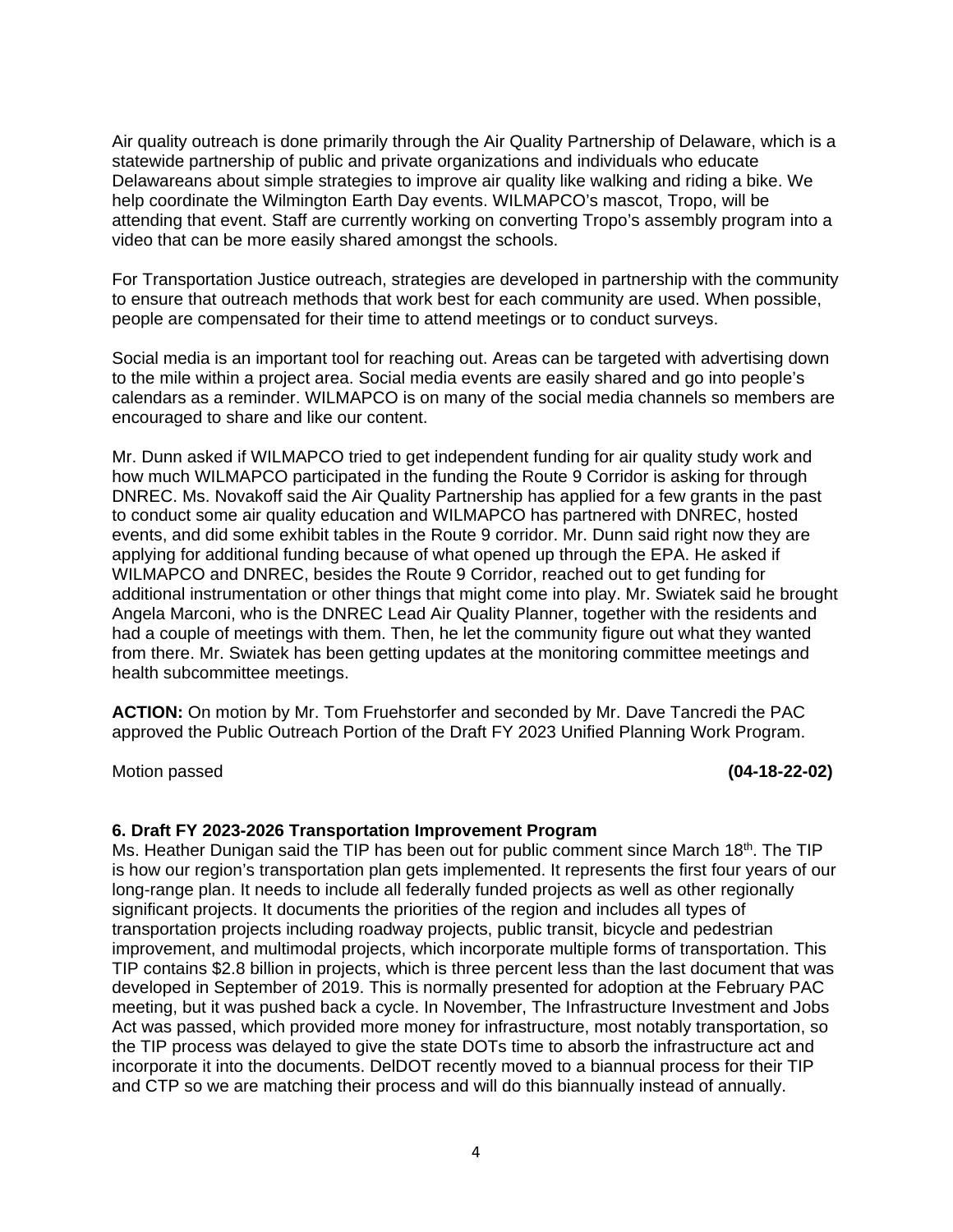In the Delaware Statewide Element new projects include a Carbon Reduction Program, which provides funding for projects that reduce air pollution. The Electric Vehicle Program helps to install EV charging infrastructure throughout the state. There is a Resiliency and Sustainability Program, which has a number of initiatives, including more funding for EV charging infrastructure and funding to help low-lying areas at risk of flooding and sea level rise. Not entirely new, but new to the document is the STIC Incentive Program, which is funding for the implementation of innovative practices including outreach techniques and innovative development of things such as pop-up infrastructure to help test out new projects.

In the New Castle County section of the document there are a few new projects. Not new, but changed, is the South Walnut Street Bridge over CSX, which includes \$967 thousand for preliminary engineering and right-of way for bridge replacement. This was a bridge rehab project, but the whole bridge needs to be redone. A new project is the Edgemoor Road Bicycle and Pedestrian Improvements, which will add a connection between Governor Printz Boulevard and Hay Road to provide employee access to the Newport facility and a connection to Fox Point State Park. This includes \$1.5 million for construction. The connection between S. Church Street and S. Walnut Street in Wilmington will be just south of the Wetlands Park and includes \$2.6 million for construction. The SR 1 at Tybouts Corner project, which includes interchange improvements and to corridor widening, is \$6.6 million for preliminary engineering plus \$1 million for right-of-way. Currently no money is shown for construction. There is a series of pedestrian safety improvements on US 13 including a bus-bike-right-turn lane from I-495 to Boulden Boulevard with \$2.3 million for preliminary engineering and construction.

In Cecil County, there are School Zone and Crosswalk Improvements near Elk Neck Elementary School to address speeding traffic and provide safer walking and bicycle connections for the students. This project is \$85,000 and the County recently received a grant for this.

Looking at funding by mode, multimodal projects are emphasized. About 45% of the funding is in the multimodal category. With the emphasis on Complete Streets by both state DOTs, some projects that were in the roadway category were shifted to the multimodal category. These include the intersection improvements category, the highway safety improvement category, as well as the I-95/896 project, which now incorporates a pedestrian/bicycle pathway over I-95. There is some decrease in transit funding, which reflects the completion of many of the phases of the train station projects in Newark and Claymont. In funding by category, preserving existing infrastructure has always been emphasized as a top priority and about half of the funding goes into the preservation category. In funding by source and location, 52% of funding is coming from Delaware and Maryland, 46% is federally funded, and 2% is other funds, which may be municipal support or developer funded projects. The Delaware Statewide category funds 64%. The New Castle County element has 30% and 6% is in Cecil County.

WILMAPCO put out a TIP Quick Guide, which can be found on the website. It gives a summary of what's new in the TIP and has a map of projects. PAC members are encouraged to share this with their groups. A virtual public workshop was held April 6<sup>th</sup>. It began with a presentations from WILMAPCO, DelDOT, DART, MDOT, and Cecil County. The second part had virtual breakout rooms, one for DelDOT and Dart staff, one for MDOT and Cecil County staff, and one for WILMAPCO staff. Attendees could go from room to room to ask questions or make comments. This workshop was lightly attended, but in-person workshops were lightly attended in the past. People do not tend to come out for projects that are region wide. The information has been on our website since March 18<sup>th</sup> and two hundred people visited the TIP page, making it the 3<sup>rd</sup> most popular page on the site after the I-95 page and the home page. The workshop was advertised on Facebook where it reached 3,600 people. We are asking PAC to approve the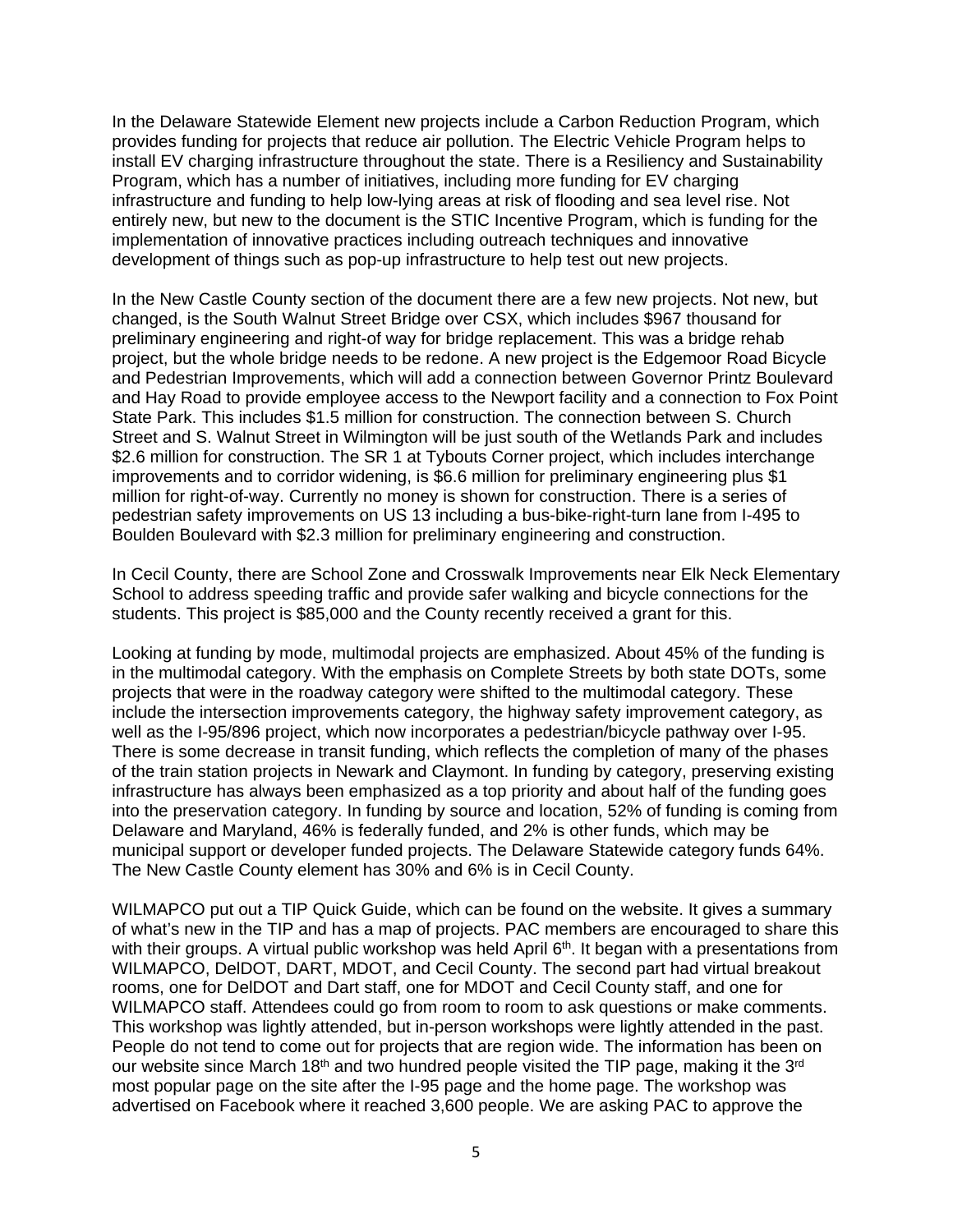public outreach portion of the TIP. The public comment period will extend to the end of April. Then it will be brought to Council for adoption on May 12<sup>th</sup>.

Mr. Bill Dunn asked if the 2% from New Castle County is representative of developer contributions to road improvements that are demanded by new development. Ms. Dunigan said the 2% is not exclusively from New Castle County, so that includes some developer-funded projects which are primarily in the New Castle County portion, but there is also funding that is part of that 2% from Cecil County as well as municipal funding.

Mr. Bill Lower asked what has been found over the years to be the best channel through which the public does engage on this topic and if that has shifted like so many things during COVID. Ms. Dunigan said this is the first TIP developed since COVID, so we did not know what to expect from the workshop. The workshop format was good, because it is difficult to make virtual meetings interactive, so allowing people to go from one room to another worked well. It is hard to get people excited about something regional. If you are talking about something in someone's neighborhood, like the I-95 Cap project, it is easier to get people to grasp the importance of attending. With TIP workshops, the only times meetings have been well-attended is when there is an organized effort to get a project into the TIP. Occasionally a meeting is well attended where people are organized in opposition to a project. It has not happened for a while, but when it has happened it was very effective in making changes to the TIP. Mr. Lower said it is similar to the DelDOT adage, you do not hear public outcry until you try to put a traffic light in someplace.

Mr. Tracy Chamblee asked how new projects were chosen. Ms. Dunigan said last year a priority list of projects was submitted to DelDOT. WILMAPCO's prioritization process looks at things like safety, environmental justice, air quality, economic development, congestion, transit use, and pedestrian accessibility. It takes into consideration a lot of the technical analysis done across the region to prioritize projects. That is approved by our Council and submitted to DelDOT and MDOT for use in selecting projects. DelDOT strongly considers our guidance and also looks at things like what economic development projects might need assistance.

**ACTION:** On motion by Mr. Bill Dunn and seconded by Mr. Tom Fruehstorfer the PAC approved the Draft FY 2023-2026 Transportation Improvement Program.

Motion passed **(04-18-22-03)**

## **PRESENTATION/DISCUSSION ITEMS:**

#### **7. Port Circulation Study**

Mr. Dan Blevins said there have been many other studies through this area, like the Route 9 Corridor Master Plan, Southbridge, another port study, and the Wilmington Comp Plan. Each highlighted ideas of how to improve truck traffic. This study took those ideas and did modeling studies to see how much each option would affect truck traffic. The main goal of this study is to determine how to move truck traffic off of New Castle Avenue in a safe manner. This study also determined the cost of each option and if these ideas are feasible. This study began a little over a year ago. A workshop was held in March of 2021 to highlight the ideas and see if the community had anything else they thought should be evaluated. After the benefits were assessed, a second workshop was held to share the results with the community.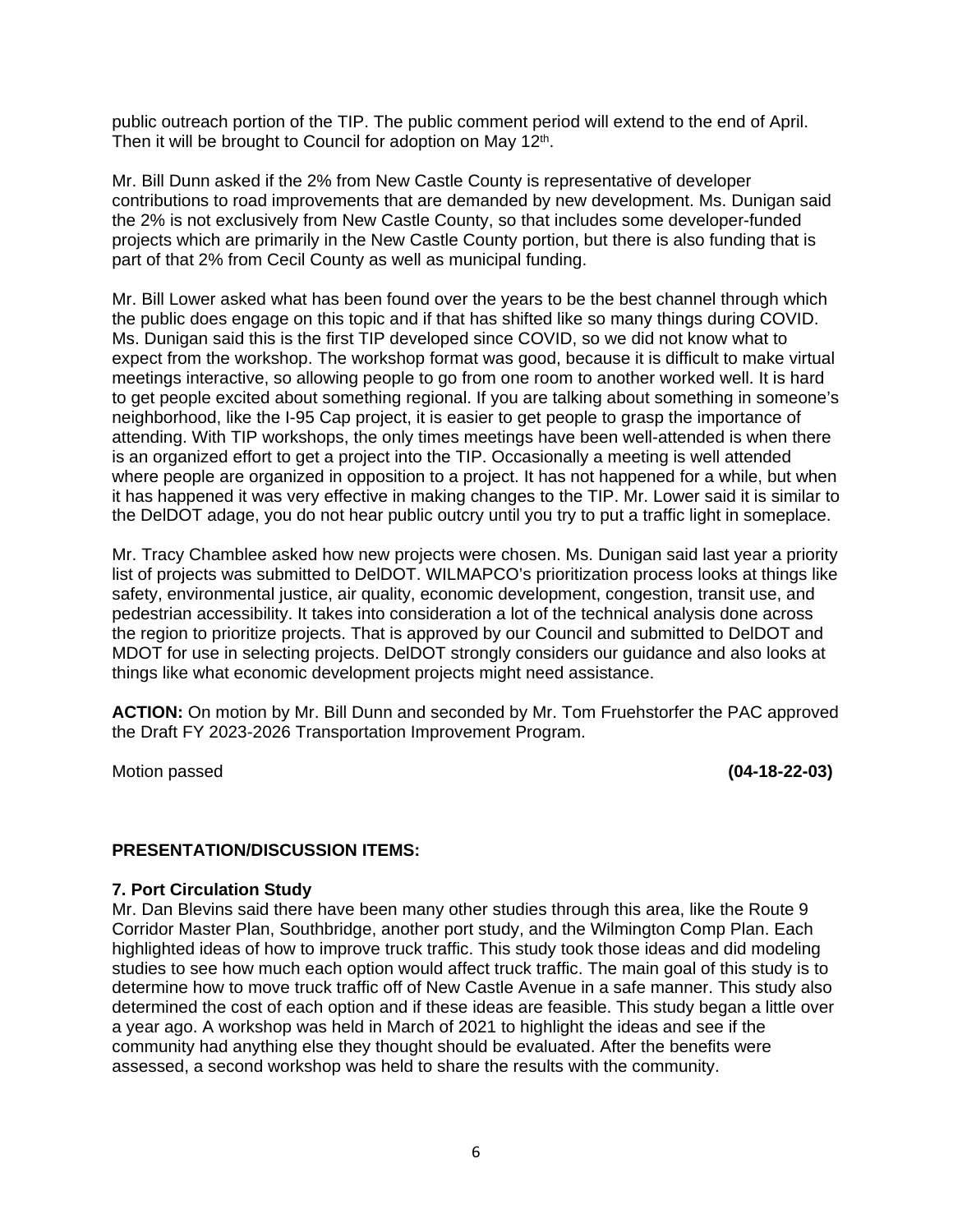Five alternatives were analyzed. Alternatives 1 and 2 are different options for a Pigeon Point Extension to connect Pigeon Point Road to Cherry Lane south of I-295. Alternative 3 is not a direct connection to the port, but improvements at Pyles Lane, where houses are being purchased. Alternative 4 makes a two-way road connection at Garasches Lane over CSX. Alternative 5 examines signage and rerouting to keep trucks on the interstate system until they reach Terminal Avenue. Each alternative was run through Synchro and a few other models to evaluate changes in travel time, fuel usage (and corresponding air quality improvements), peak hour intersection levels of service, and truck reductions at those intersections.

Average travel time and total fuel consumption from Cherry Lane to D Street were calculated. Alternatives 1 and 2, Pyles Lane, did pretty well. Alternative 4, Garasches Lane, also did well. Alternative 5, rerouting, would make a significant difference. In looking at the reduction of truck traffic along the corridor, Alternative 1 and 2 are similar as they have the same origin and destination with the roadway extension. None of the alternatives will solve all of the issues, but some cost more than others, and some may be more feasible. Alternatives 1, 2, and 5 are effective at removing truck traffic from the core area from Pyles Lane to Cherry Lane. Alternative 4, however, has traffic going to the north to access the Garasches Lane improvements. Weekday peak hours benefits were scored and Alternative 5 scored the best, but from a technical standpoint, there were a lot of impedance factors added to the model to force trucks to take the longer route. Alternatives 1, 2, and 4 also scored well.

A detailed cost estimate was created. Alternative 1, which goes directly from Pigeon Point to Uniquema Boulevard is \$25 million. Alternative 2, from Davidson Lane, is \$23 million. Alternative 3, Pyles Lane, is not very expensive, but does not directly connect to the port and so does not do much to address truck traffic on New Castle Avenue.

Mr. Dunn said when they had previously discussed Pyles Lane, he suggested a one-way-on, one-way-off in each direction of 495 to New Castle Avenue, then a five-hundred-yard drive to get on Pyles Lane and head to the port. Mr. Dunn asked if that was ever discussed at all. Mr. Blevins said he does not believe it came up and it was not one of the things that was analyzed. Mr. Dunn said he knows it would bump up the cost significantly, probably about \$5 million, but the idea was to get truck traffic to flow all in one direction, so southbound 495 onto New Castle Avenue, make a left turn, then a left turn onto Pyles Lane. Subsequently northbound 495 would go right off the connection and onto Pyles. Mr. Blevins said it keeps the truck traffic to the north, but the trucks still use a significant piece of New Castle Avenue. Mr. Dunn said you are using a quarter mile of New Castle Avenue instead of two or two and a half miles. That is twenty percent of what it might use otherwise. Mr. Blevins said that was not analyzed, but the Garasches Lane alternative fit in terms of cost, though there are some challenges with traffic turning north onto New Castle Avenue. However, it does remove trucks from a significant portion of New Castle Avenue, and to access Heald Street trucks would not have to go over CSX and make the u-turn into the area of Southbridge. They could make a left turn. This one has some other benefits for a big piece of the corridor.

It is almost impossible to estimate cost for Alternative 5, which is rerouting. There are many challenges related to the level and type of enforcement that would be used on this corridor. Some recent bills have been signed into law regarding how truck restrictions are published, but it is still unclear what monitoring systems are allowed. There is a law about denying reasonable access to trucks within one mile of the national network which includes I-95 and I-295. This will be brought to TAC this coming week for adoption, then to the Council in May.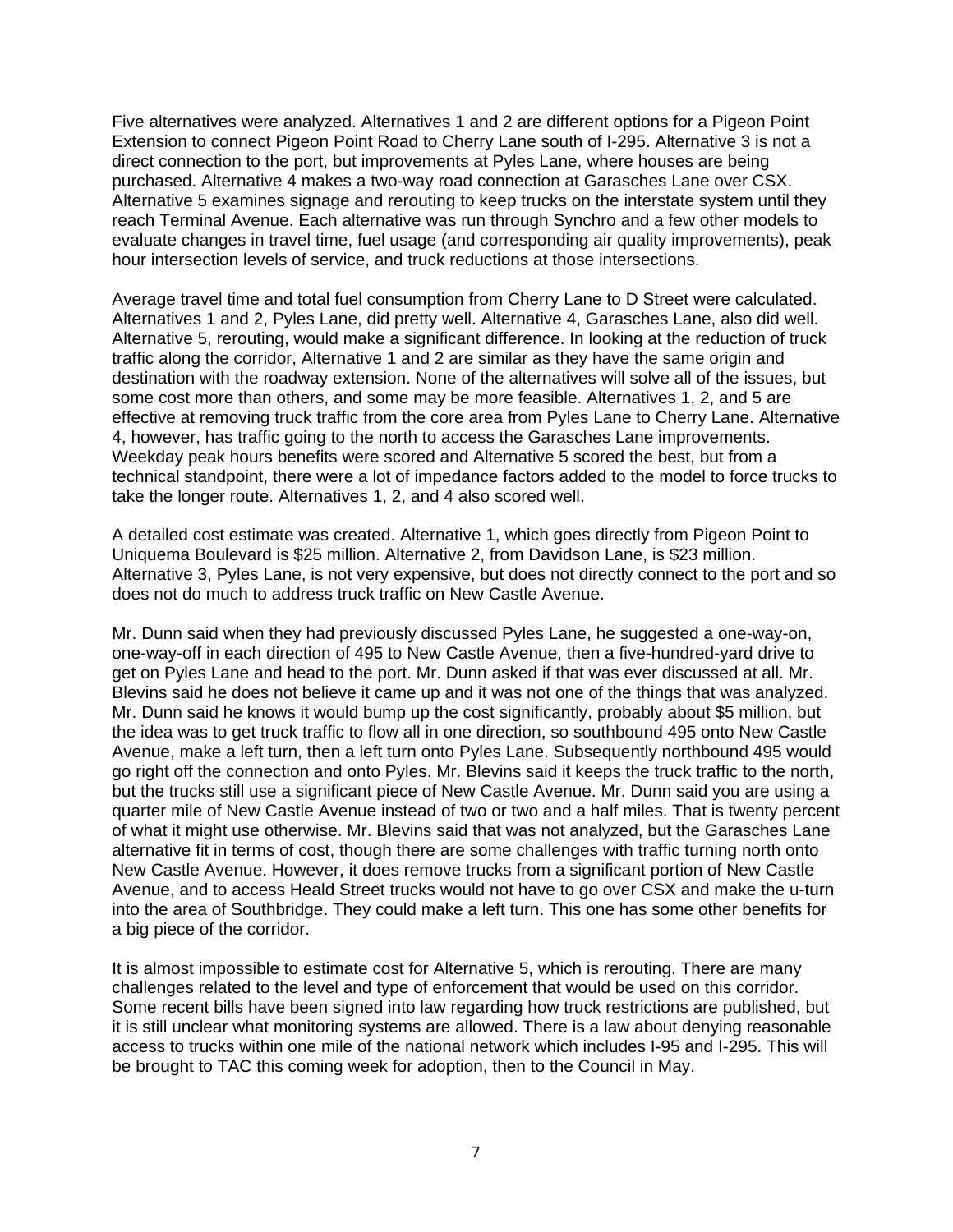Mr. Mike Kaszyski said there was a figure about time savings and fuel savings, and it looked like an average figure of about two gallons per hour and asked if that was based on a certain type of vehicle or operating speed. Mr. Blevins said within the model it would be based on a certain speed and it might go link by link. So, it is an accumulation of everything from D Street to Cherry Lane. Within the Synchro model, speed may not be the same for every segment. Mr. Kaszyski also asked if there was anything correlating that to NOx and similar pollutant levels. If you are saving so much fuel, he would think that would also correlate to release of hydrocarbons and similar pollutants. Mr. Blevins said that is not evaluated. That would be done more on-sight at any given location.

## **8. Health Risks & Conditions Data Report**

Mr. Bill Swiatek said this data report looks at health behaviors and outcomes and how health data is used at WILMAPCO. Then it looks at correlations between that data and transportation and land use data to ensure our Social Determinants of Health (SDOH) Index is as strong as possible. The SDOH are socio-economic conditions that people are born into and live in that impact their health. It was the subject of a 2019 data report, where an index was developed to show which parts of our region are of concern when it comes to health. It is also a factor in the project prioritization process. Additional data has recently become available at the Census tract level. Historically, data like obesity, physical activity, asthma, and reported health has been available at the zip code level or at the county level, but not at a Census tract level.

Healthy Communities Delaware, who have a license for PolicyMap, pulled the data for Cecil and New Castle Counties for us. This report compares that data to the SDOH Index. It also looks at the SDOH Index versus the Social Vulnerability Index (SVI), which was developed by the Centers for Disease Control. Finally, it looks at that health data compared to transportation and land use conditions to see where there are correlations. Five of the eight factors in the SDOH are also housed in the SVI, including poverty, education, minority segregation, employment, and single parent households. SDOH also measures homeownership, time-in-residence, and food deserts, while SVI looks at income, children, people with limited English proficiency, seniors, disabled people, multi-unit homes, mobile home units, crowding, no vehicles, and group quarters. SVI tries to look at vulnerability across the population to natural and man-made disasters, where SDOH is focused on health outcome data. Both indices do not have any weighting so each of these factors is equally weighted.

When looking at maps of the census tracts that are of most concern and least concern for SDOH versus SVI, there are many similarities. The main differences are in the areas of concern as the SDOH is much more focused in and around Wilmington. With SVI the areas of concern are more scattered and include suburbs along Route 40. Areas just west of the Pike Creek and Route 41 corridor are of less concern in both cases, and parts of the City of Wilmington and Elkton are of more concern. SVI shows a couple of census tracts in Elsmere and also some of the suburban poverty clusters along Route 40, whereas the SDOH is concentrated more in the City of Wilmington and the Route 9 corridor.

Related to correlations,  $R<sup>2</sup>$  values measure the strength of correlations with different health conditions and behaviors. A score of 1 is a complete correlation and a score of 0 is the total lack of a correlation. With asthma, poor mental health, obesity, and physical inactivity, each is correlated to some degree with both SVI and SDOH, but the strength of correlation is much stronger with SDOH. It is often double the score of SVI. Other factors like high blood pressure and poor reported health had no correlation at all. This indicated something else may be driving those things rather than something predicted by either of these indices. Age is better correlated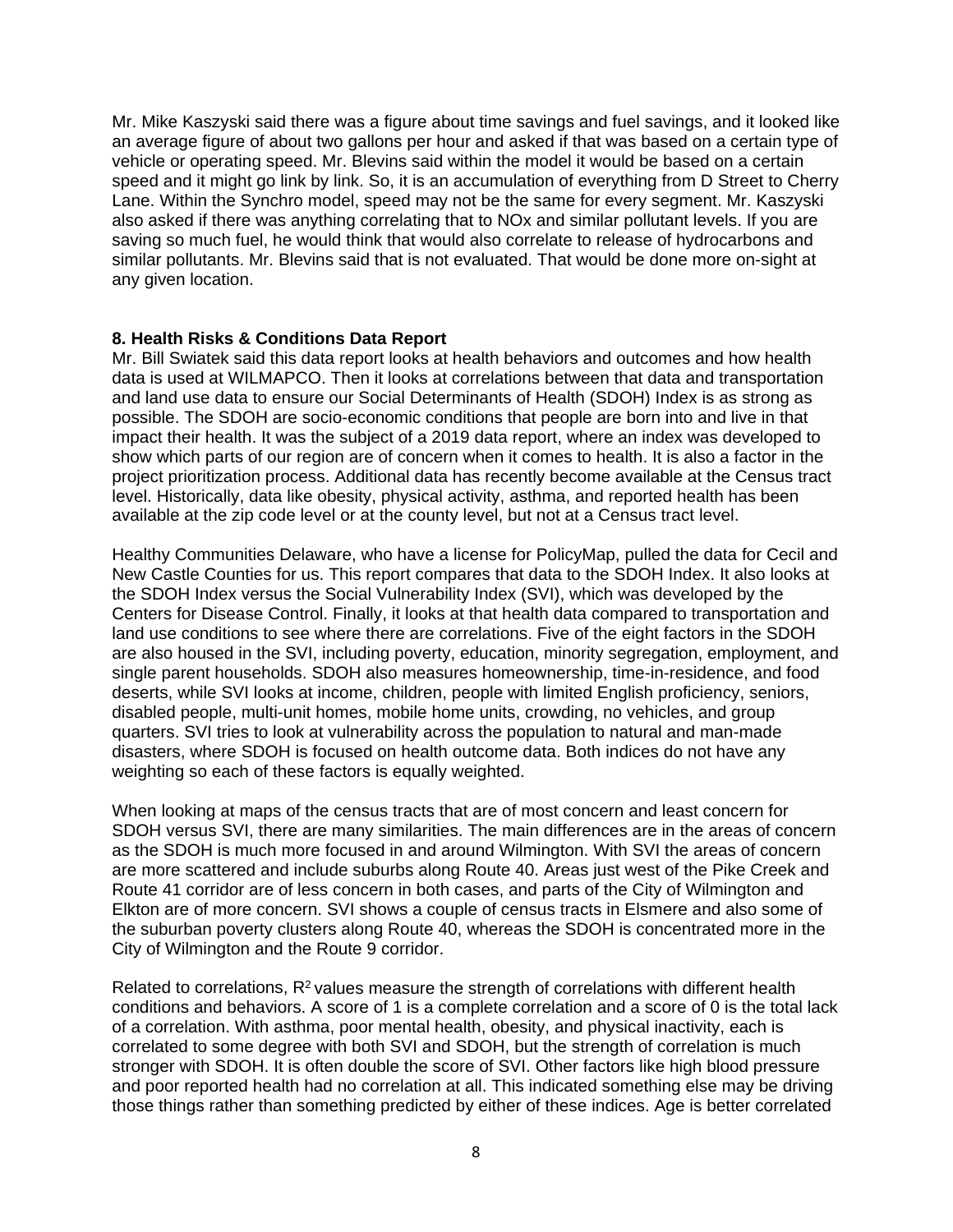with those. Another way of looking at this, is to compare census tracts that are places of highest concern and least concern for SDOH and look at the median percentages of people who have these conditions. For example, in Census tracts of highest concern 41% of people are obese versus only 33% in areas of least concern. When you look at this compared to SVI they match up pretty well, but the ranges are a slightly wider with SDOH than SVI.

The Census tract with the least asthma in our region had 8.6% of adults reporting to have asthma, while the one with the most has 12.7%. The City of Wilmington and Route 9 Corridor have the most asthma. Areas along Route 52 and Route 202 have some of the least asthma. There are some very wide differences between the places that have a lot of asthma and those without when SDOH factors like minority segregation, single parent households, and poverty are considered. In areas with high rates of asthma, 22% of households are in poverty versus only 3% in areas with low rates of asthma. Related to transportation factors, we looked at houses within a quarter of a mile of roads with twenty thousand or more average annual daily traffic and found a difference there between places that had the most and least asthma. The spread was even wider in areas near the freight network. Housing near industrial areas show 100% of areas with the most asthma were near industrial zoned land. Looking at sites that were given air violations within a one-year period showed Census tracts with one hundred and fifteen air violations within them had high asthma versus only twenty-eight violations in census tracts with the least. Placing all the data on a scatter plot, does not show a correlation between asthma and being near a busy road. There is slightly better correlation with the freight network, with and  $R^2$ score of 0.08. Areas with higher rates of asthma tend to be near the freight network. There is some correlation between asthma and homes near industrial zones, and even better correlation with nearby air violations.

Physical inactivity and asthma were both included in this report because they are most related to transportation in the data that we had. The Census tract with the least amount of inactivity has 24% versus the most inactivity with 41%. The lowest amounts of physical inactivity stretch from Rising Sun to Port Deposit, into the City of Newark. The most physical inactivity is found along Route 13, Route 9, and into the City of Wilmington. Looking at the SDOH factors, 22% of people in the most inactive tracts live in poverty versus 7% in the most active tracts. In the places that had the most inactivity, 55% of households had good walk connectivity versus 0% for the most active tract. Nearby parks was also an inverse relationship. About 100% of people in the least active places were near a park versus 17% in the most active places. This gets to causation. It appears there are other factors like income or having the time to exercise. On scatterplots, physical inactivity and obesity are strongly correlated. Physical inactivity and proximity to a busy road did not show correlation. The places with the most amount of physical inactivity had better walking connections than those that did not. This does not get into lighting or safety, which are also important factors.

After looking at this data, we can have confidence in our SDOH Index. It has been a solid resource for WILMAPCO and for public health partners. Wilmington's COVID-19 group used the SDOH Index to plan and focus interventions and preventions around testing and the vaccine. On a map, areas of SDOH concern overlayed with areas with the lowest amount of booster uptake is almost an exact match. So, this data set that was developed a few years ago predicted where public health issues exist today. Delaware Guidance Services, which is a mental health provider, is using the SDOH Index to find a site that is central and near a bus route for one of their locations. The index can be further strengthened by looking at these correlations and adjusting the data, so we will work on that over this next year.